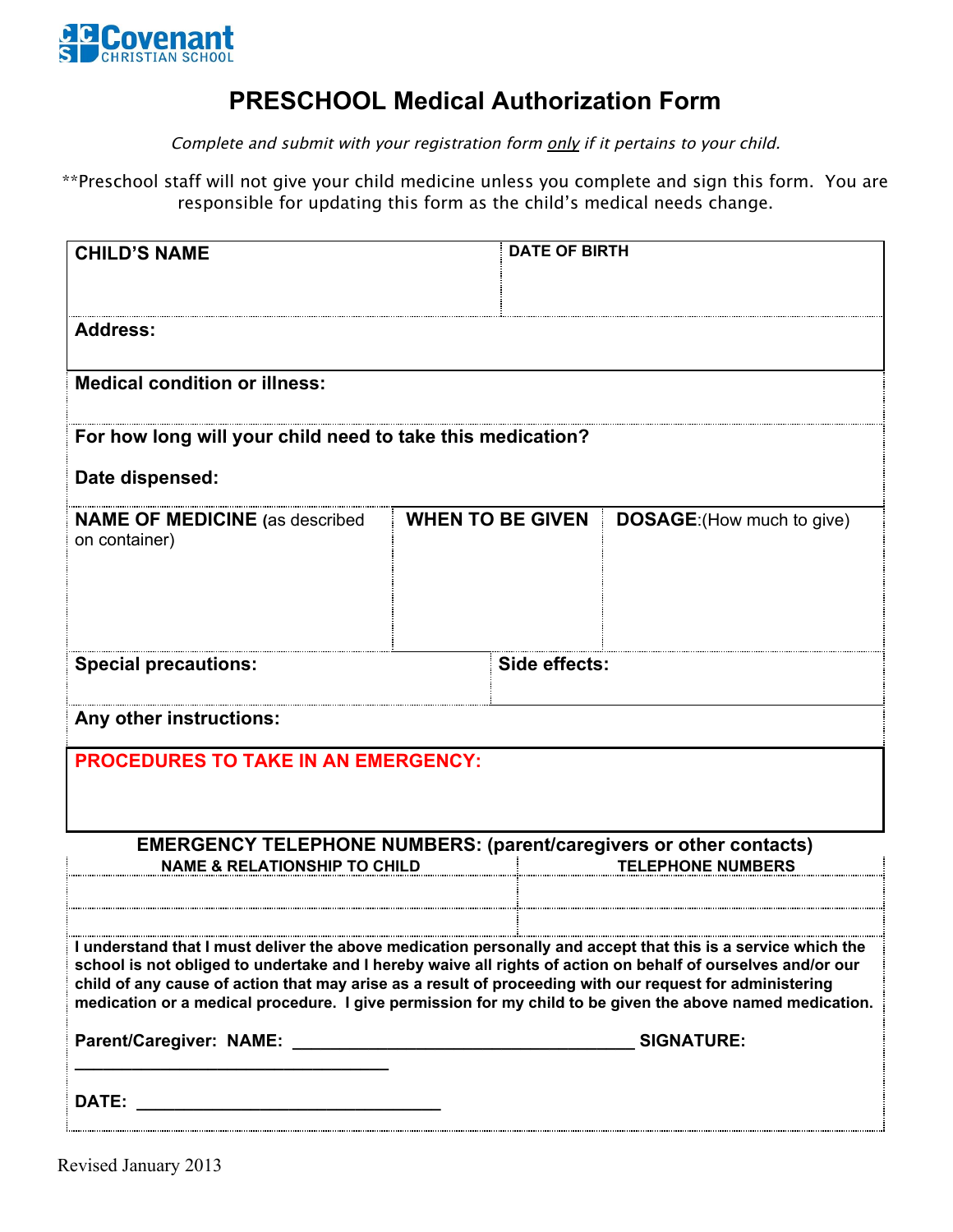## **B Covenant**

Covenant Christian School 49257 Range Road 250 Leduc County, AB T4X 2T6 Phone: 780-986-8353 Fax: 780-986-8360 ccs.blackgold.ca

## **Pre-Authorized Debit (PAD) Agreement**

| <b>Member Information</b>                                                                                                           |                                                                                                                                                                                                                                                                                                                    |  |  |
|-------------------------------------------------------------------------------------------------------------------------------------|--------------------------------------------------------------------------------------------------------------------------------------------------------------------------------------------------------------------------------------------------------------------------------------------------------------------|--|--|
|                                                                                                                                     |                                                                                                                                                                                                                                                                                                                    |  |  |
|                                                                                                                                     |                                                                                                                                                                                                                                                                                                                    |  |  |
| <b>Pre-Authorized Debit (PAD) Details</b>                                                                                           |                                                                                                                                                                                                                                                                                                                    |  |  |
| the following:                                                                                                                      | I/We authorize the Leduc Society for Christian Education to set up new pre-authorized debit transactions for                                                                                                                                                                                                       |  |  |
| Payment amount:                                                                                                                     | Payment Start Date:                                                                                                                                                                                                                                                                                                |  |  |
|                                                                                                                                     |                                                                                                                                                                                                                                                                                                                    |  |  |
|                                                                                                                                     | Payments to be made on the $\Box$ 10 <sup>th</sup> $\Box$ 25 <sup>th</sup> (please check one) day of each and every consecutive month.                                                                                                                                                                             |  |  |
| These services are for (check one): $\Box$ personal use $\Box$ business use.                                                        |                                                                                                                                                                                                                                                                                                                    |  |  |
|                                                                                                                                     |                                                                                                                                                                                                                                                                                                                    |  |  |
|                                                                                                                                     |                                                                                                                                                                                                                                                                                                                    |  |  |
| form, or for more information on my right to cancel a PAD agreement, I may contact my financial institution or visit www.cdnpay.ca. | This authority is to remain in effect until Leduc Society for Christian Education has received written notification from me of its change or termination.<br>This notification must be received at least 30 days in advance of the next pre-authorized debit at the address below. To obtain a sample cancellation |  |  |
| institution or visit www.cdn.pay.ca.                                                                                                | I/We have certain recourse rights if any debit does not comply with this agreement. For example, I have the right to receive reimbursement for any debit<br>that is not authorized or is not consistent with the PAD Agreement. To obtain more information on my recourse right, I may contact my financial        |  |  |
|                                                                                                                                     |                                                                                                                                                                                                                                                                                                                    |  |  |
| Please complete the following information OR attach a voided cheque.                                                                |                                                                                                                                                                                                                                                                                                                    |  |  |
| Transit No.<br>Inst. No. (Route)                                                                                                    | Account No.                                                                                                                                                                                                                                                                                                        |  |  |
|                                                                                                                                     |                                                                                                                                                                                                                                                                                                                    |  |  |
|                                                                                                                                     |                                                                                                                                                                                                                                                                                                                    |  |  |
|                                                                                                                                     |                                                                                                                                                                                                                                                                                                                    |  |  |
|                                                                                                                                     |                                                                                                                                                                                                                                                                                                                    |  |  |
| Please return completed form and voided cheque (if applicable) to:                                                                  |                                                                                                                                                                                                                                                                                                                    |  |  |
| Leduc Society for Christian Education/Covenant Christian School                                                                     |                                                                                                                                                                                                                                                                                                                    |  |  |
| 49257 Range Road 250, Leduc County, AB T4X 2T6                                                                                      |                                                                                                                                                                                                                                                                                                                    |  |  |
| Phone: 780-986-8353 Fax: 780-986-8360                                                                                               |                                                                                                                                                                                                                                                                                                                    |  |  |
| E-Mail:lisa.gatzke.lsce@gmail.com                                                                                                   |                                                                                                                                                                                                                                                                                                                    |  |  |